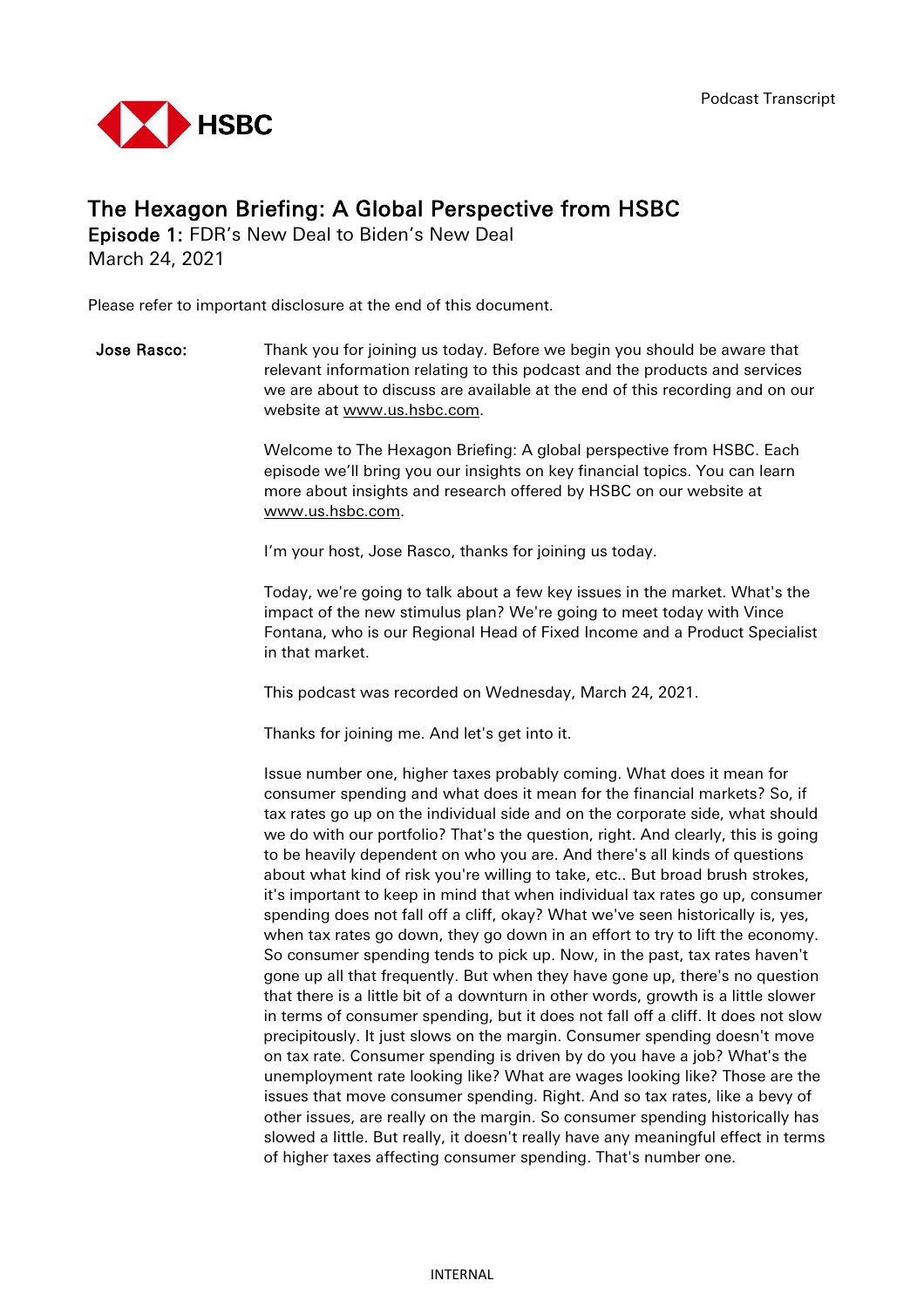Now, what happens with corporate taxes, right when corporate taxes go up? That's another question. And historically, it doesn't really affect the market all that much what we've seen. Yeah, no question. Capital expenditures can slow a bit. But again, it's all within the context of where we are. And what's happening is this is happening not at the end of a business cycle. It's happening at the beginning of a business cycle. So it's not optimal in the sense that people are concerned about headwinds in terms of the economy. But the bottom line is the consumer is looking pretty healthy. The economy is looking pretty healthy. The savings rate is at or near historic levels for the consumer. And more importantly, the Fed's going to keep rates low. The market rates are going to stay low because we don't see a lot of inflation. And last but not least, the government is pumping a lot of money into the economy through fiscal stimulus.

So a lot of these issues that drive the economy, drive job creation and drive wages are all pointing positive. So it suggests to us that consumer spending should remain relatively healthy, not just this year, but next year as well, as consumer spending will be affected by taxes on the margin only. So from our perspective, the effect on equities is minimal. It's on the margin. I wouldn't focus on it as a first order effect. All right. So bottom line, do higher taxes affect the economy? They do. But on the margin, people are going to make buying decisions based on other things. Do higher taxes affect equity markets? Yes and no. Again, it's on the margin. Equity markets aren't driven by consumer tax rates. Equity markets are driven by the economy. That driven by interest rates. They're driven by earnings. And all of those factors look pretty positive for this year and next. So from our perspective, higher taxes matter, but they matter on the margin. If you're going to be an equity investor, if you're going to focus on financial markets in the US, focus on the fundamentals and taxes are more peripheral than they are fundamental in terms of that equation.

After President Biden's stimulus plan passed earlier this year, I've heard a lot of speculation about what that could mean for the equity markets and for various sectors of the economy. There's a lot to unpack here, and there's no one better to explain what's going on than Vince Fontana, a product specialist and regional head of fixed income at HSBC.

 So, Vince, you're an expert at fixed income and we're going to certainly touch on various aspects of fixed income today. But before we get directly to fixed income, I think what we want to talk about is where are we and where have we been? If you look at FDR's New Deal, FDR's New Deal was something that took place over basically a decade from 1933 to 1939. Some major differences between these two situations, right.

Number one was the 30s were created by the 1929 financial crisis. It was not an extemporaneous thing. It was not a thing that came out of nowhere. It was a financial crisis that caused an economic crisis. In 2020, we had a complete black swan where it was a health care crisis that thankfully has not become a financial crisis. So two very different types of environments. Right.

Number two, we had two recessions in the 30s. And what we're seeing here is actually a very rapid economic expansion. So we're in a very different place. Now where we see parallels is in the 1930s, FDR realized that demand was not picking up. So he spent a great deal of money trying to create jobs and trying to create demand. And what he did was he spent so much money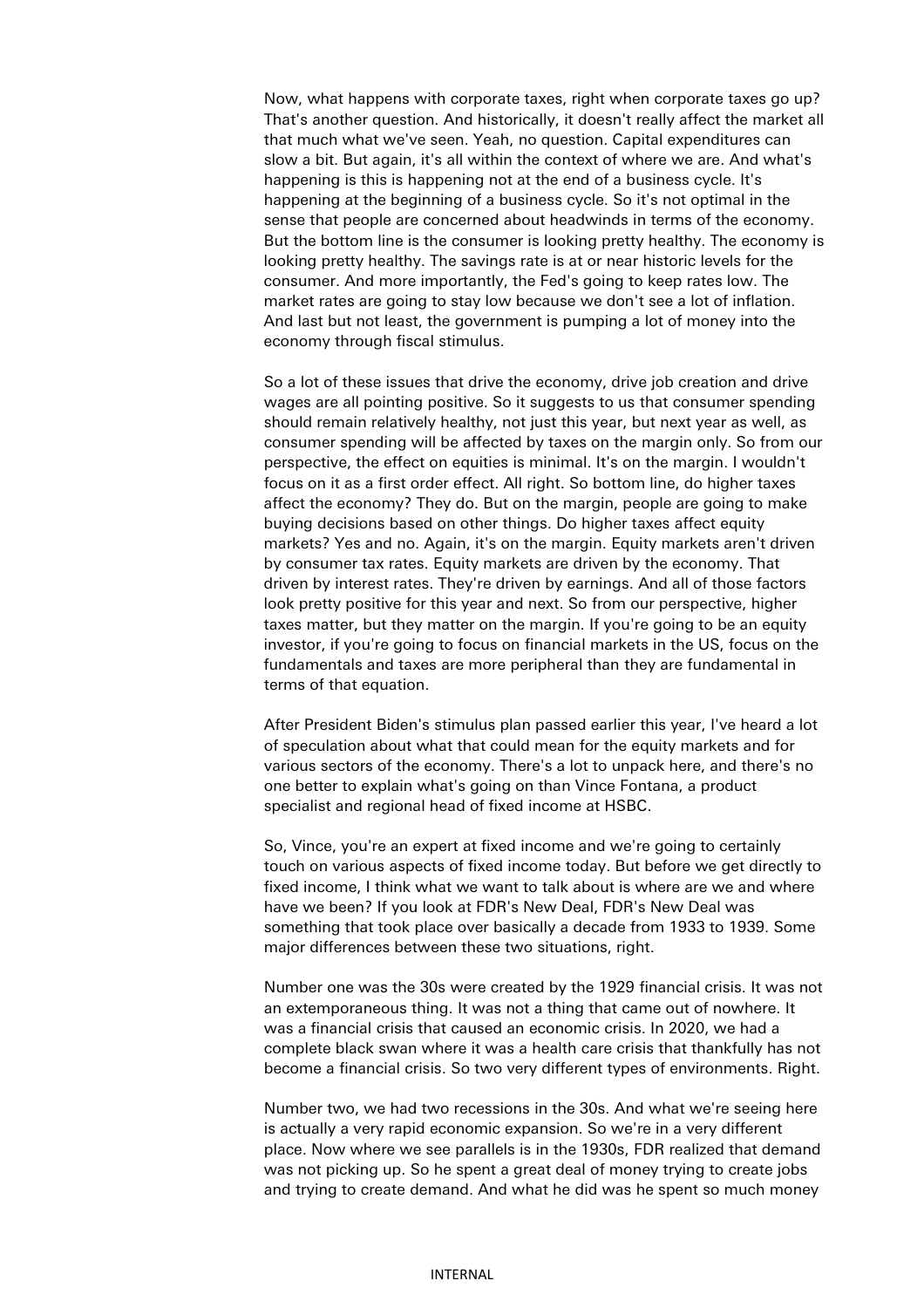that it led to spending at about 40% of GDP in those days. So 40%, that was a huge number.

If you look at where we've been from last year to now, the Cares Act, the Trump spending plan in December and the 1.9 trillion we saw from President Biden most recently, that totals the ARP, that totals about 5.3 Trillion, which is about 26% of GDP in 2021. Now, if we add another trillion or two and the talk out of Washington, Vince, is we're going to add about another two trillion to spending, not all of it's going to be debt. We know that there will be some tax increases as well to help pay for these programs. But if we add another two trillion to spending, it gets us to about seven point three trillion, which is roughly 35% of GDP today.

So, Vince, even though we know it's not going to be all debt related, how do you think the government debt market looks today relative to where it was a couple of years ago? And can the debt markets absorb this increase in debt and not have indigestion?

Vince Fontana: Absolutely. Thanks so much, Jose. It's an interesting question, and I feel like you and I have been discussing this point sequentially over the last few years as government debt has been growing and growing. You know we kicked off in the global financial crisis area of 08, 09, and now it clearly has skyrocketed over this now covid year. And it's not just US, right? We see that very much across the globe. The indigestion, I think there's two key points to look at when we think about how well markets can handle things.

> One, I think you have to look at first the demand for government bonds. A lot of it has come to market. A lot of it, as you said, Jose, they will continue to come to market. But the global demand for government securities, particularly in this medium term, you know, call a five to seven belly of the curve, which will likely be or you'll see a lot of issuance, there's still quite a healthy bit of demand for it, because if you look across the US, across the pond, I should say, most of the world still in negative territory. You got 10 year bonds on the German side, you're still in negative territory. So that demand for positive yielding paper, however low we think yields generally are from historical perspective, is still there. So I think that demand should take on a lot of this new supply and there shouldn't be too much indigestion.

> Second point, if we take a look at history and not just in the US, but other countries that have issued quite a bit of debt, getting to some of those GDP figures that you mentioned, Jose, as a percentage, Japan, of course, comes to mind and a couple others. In quarters where you have these large portions of new issuance, you typically don't see the yield curve or the yields a general move all that much, which is kind of counterintuitive, right? When we look back at the textbooks of econ that we studied back in college and high school. Yeah. You think more supply price goes down, yield goes up, but that doesn't happen in reality, at least not not over the last 10 to 12 years of time. So markets should be OK in terms of the indigestion. You have that demand and again, that historic relationship. You typically don't see rates skyrocket when you do have these record issuances coming into the fold.

Jose Rasco: And one key thing that you and I talked about several times is the fact that due to the zero interest rate policy from the Fed, we're basically looking at debt service, which is going down, so the interest payments on the debt as people are refinancing and don't forget, the government borrows long and they spend in short term, refinancing and the debt service is going down in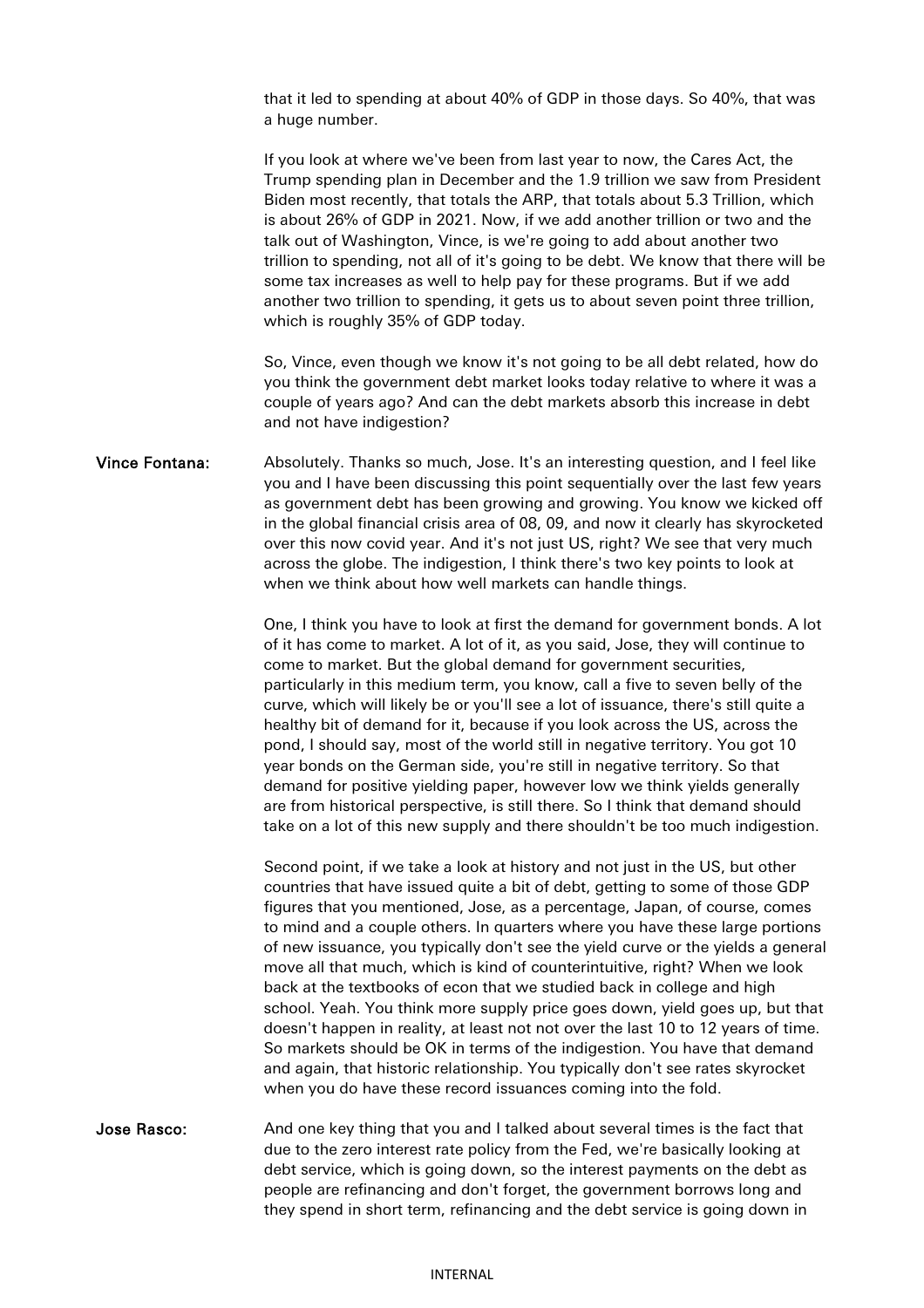the household sector, the corporate sector, even on the government side. So we're seeing interest payments as a percent of GDP are actually going down, which is important. It puts less pressure on the budget.

Now, one of the big things we see, Vince, is this long term trend in tech and convergence. And it's going to play into this whole Biden's Green New Deal thing, because what we're seeing is technology and 5G. Beginning this year, the rollout of 5G is beginning in earnest in 2021 as the economy recovers and the seven point three trillion, we're looking to spend this incremental two trillion he's looking to spend. A good portion of it is being put not just to roads, highways, tunnels and bridges, but to that digital footprint. And we're going to be building out the digital infrastructure of the US for the next generation of technology.

And one of the key things, Vince, is in the ESG space, in particular environmental, we're going to see what we call convergence. Technology one plus technology two, one plus one is not going to equal two. It's going to equal five because you're going to get productivity and a return on invested capital that's going to be exponential. And that's where we're going to see the rise in productivity. That's we're going to see the rise in profitability. Now, it's also going to play a role in the social side of ESG and sustainability, because we're going to see that digital divide.

There will be an attempt in this Biden plan to help provide technology, wifi, computers, et cetera, for those who don't have access now, which will help level the playing field for Americans in general. So that's really important. And if you go back to that concept of lower debt service, that's what defines it all together. Now, this is something we've talked about in the corporate sector. And Vince, if you could go over that, what has happened in the corporate sector with the refinancing? Correct me if I'm wrong, we had an annual record issuance of corporate debt in the first six months of the year last year, is that right?

## Vince Fontana: That's right. I mean, it was a record year across the board, no question. Right. In 2020 and you definitely had that come to bear on the corporate debt side as well. Really historic numbers and the first half and the second half of the year is something that I like to focus on. The first half, it was very much defense: building up that shoreline because we knew there was a big tidal wave coming our way from a covid perspective. Right. So you saw a lot of companies saying, OK, well, let's make sure we have cash on the balance sheets. Let's issue, right, the the rates are still quite low, getting lower at that time. And let's make sure we have cash to fortify ourselves and defensify ourselves, if you will, for this upcoming storm.

The second half of the year, it was more about pushing out the maturity schedule. So saying, OK, well, let's continue to take advantage of these lower rates in fact, they're even lower now than they were at the start of 2020. Let's push out this yield curve as much as we can, and we saw a lot of that. So if you take a look at the maturity schedules for corporates at the start of 2021, very, very healthy, you're seeing, you know, maybe within 1 to 5 years 31% of all corporates, that's much higher than it used to be in the past. So all of this stuff has been pushed out the curve, extending the duration quite a bit and really setting ourselves up for a healthy perspective in terms of fundamentals, particularly on US investment grade side.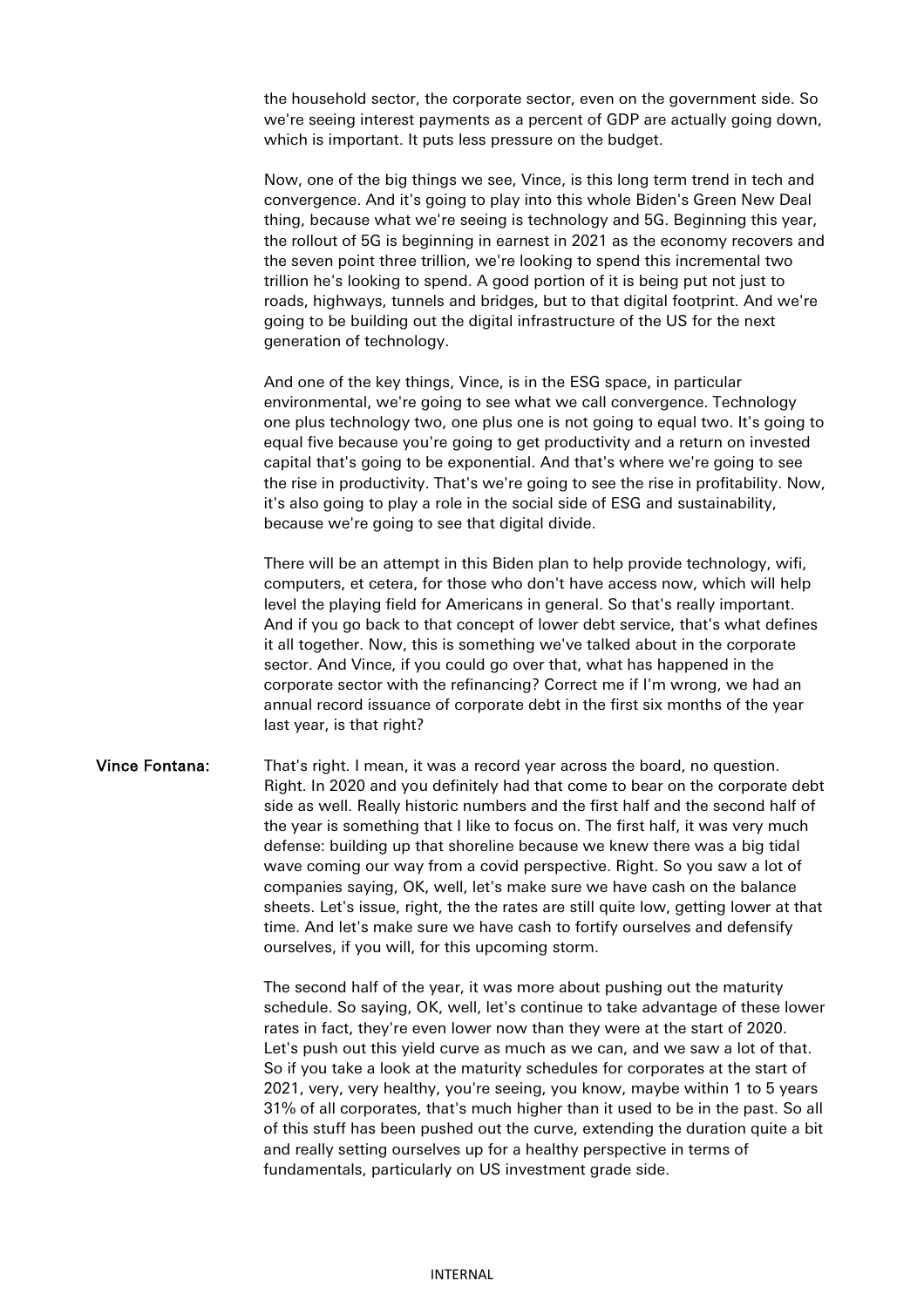Now, turning the table a little bit as we look ahead, there are some changes at the forefront here? You're starting to see companies make more equity friendly issuances. So you had this pent up demand for M&A mergers and acquisitions, you know, share holder purchases or buybacks. That's another aspect that corporate are looking to do because rates are so low. But you're right, Jose, 2020 very much a historic time period, record issuance, first half of the year, a lot of clean up, second half of the year, setting themselves up for prosperity, if you will, in the years to come as we recover from this very shorter duration and very longer on the extended duration, extending out that the duration quite a bit.

Jose Rasco: So companies very intelligently looking at their cash position saying we're doing well in terms of cash, for the most part, there are sectors that are still hurting in a big way. But for the most part, the S&P, if you look at the broader markets, companies looking a lot healthier because they have a lot of cash on hand. But what they've done is they've done a lot of balance sheet repair and now they've extended duration so they are locked in for longer periods of time with these very low rates. So that's very important. So it means as market rates go up, it doesn't mean it's going to affect the ability to invest going forward. Now, one thing that may affect investing is the other side of this, which is we're going to see more government debt hit the market with this new plan. But there's also talk of higher taxes.

> Now, the rumor is that President Biden understands he doesn't want to derail the economy, he's going to wait either to the beginning of the new fiscal year, which is October for the government, or he's going to wait for the new calendar year, which is January of 2022 to bring about these higher taxes now we all like to be forward thinking, we're not talking about corporations, we're talking to our individual investors who are our clients. So on the tax side, what are we expecting to see? Clearly, he's talked about higher income taxes for individuals, higher corporate taxes. He's talking about a minimum tax of, I believe, 10% for the corporate sector so that the corporate sector contributes more to government receipts and puts less pressure on the individual taxpayer. And then on the individual taxpayer side, he's talking, as I mentioned, higher income taxes, but also higher capital gains. Capital gains would go to the marginal tax rate, which would be more than a doubling of the capital gains tax. That's the rumor.

> So, if that happens, it's sort of like a double whammy twice on an investments, at least on the individual side, as well as on the corporate side. Right? So you're going to get hit a couple of different ways. Now, the good news is there will be many offsets is what we're hearing in terms of the plan. So in other words, yeah, you may cash in terms of higher taxes, but there will be offsets to minimize what that increase is and there will be incentives provided to help increase investment spending. Now, for the individual investor, there will be offset as well. And he's talking about a great deal of offsets for different things. And we don't want to speculate on what those will be. But bottom line, Vince, is clearly taxes are going up and that's across the board. It seems like at first he said it's only people who make 400,000 or more. We're not sure how that's going to play out, but for our investors, they will be probably disproportionately affected by this tax increase. Let's talk about some of these mitigation strategies. There will be offsets for people. That's one thing.

> Number two, in the investment environment, one of the things people look at all the time to offset taxes or to mitigate taxes or to delay taxes is the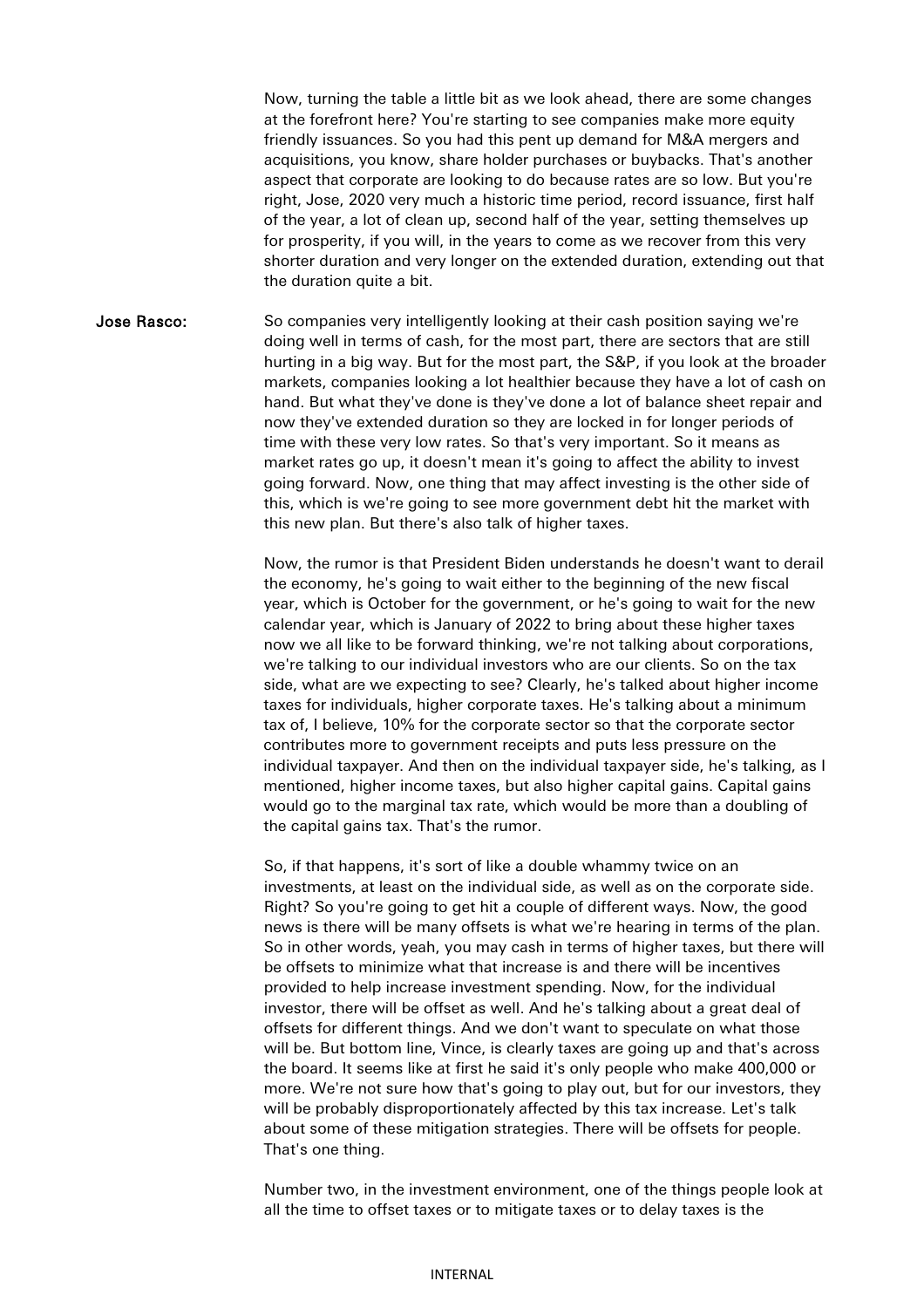municipal bond market. So can you talk to us about what are the fundamentals look like and what do you see as being some of the positives for munis as we go forward? And we're going to probably do a whole other piece on this at some point as we get, you know, further clarity from the government. But what are you seeing, Vince, as our fixed income man, what's going on in the muni world?

Vince Fontana: Discussions are already well underway, Jose, in regards to the tax picture, we're having them daily now with clients. The wealth planners are already very much plugged into this. So, yes, that's a conversation that's only starting, but already is quite on the way in earnest, no question with our clients. And munis are a great place to start. And clearly the advantage of having muni, a tax advantage portfolio only goes up when taxes go higher. And that's, as you mentioned, likely to occur over the next, let's say, a couple of years or so. Some great fundamental positives for the sector overall. The receipts that came in last year actually better than anticipated. You saw no surprise, a lot of doom and gloom forecasting at the start of 2020. But if you take a look at the mobility graph and how the reopening has occurred or even had occurred at 2020 now, better than anticipated and it's certainly better than the rest of the world with our lockdown's being more at ease more rolling, it had some openings here and there and generally just more movement by the US population relative to other parts of the globe. And that means more receipts more spending more sales.

- Jose Rasco: Hey Vince?
- Vince Fontana: Yes.

Jose Rasco: Let me be rude and interrupt before you move on. You touched on the key point, mobility. Many people moved from large cities to second and third tier cities. Many people moved in search of jobs to avoid covid, social unrest. Many people moved from the large megacities to second, third tier cities and suburban and rural areas. What kind of effect did that have? So therefore, the myth and this is maybe one of the myth busters out there, that local governments are really hurting. So, yes, large cities have issues, but a lot of cities saw influx of people and capital and receipts. Right? Is that true?

Vince Fontana: That's right. You have these small towns calling themselves Zoom Towns, you know, where you can sort of have a couple offices in your home and you don't have to go into the city or be as close to the city as you used to. So that migration has definitely been under way and it likely will continue for quite some time as these small towns you hear in Nashville, you hear in Memphis, towns that maybe they didn't have as much in Tampa Bay, down in Florida, of course, having additional raises, going back to our tax discussion right earlier, there's a lot of these cities that didn't have as much of a shine as they used to, but now have a lot more going for them. So that's helped, no question the larger cities. Yeah, that's going to be a little of a tug of war, potentially around tax time, which is a bit pushed out this year, as you know in May, were you in New York City for work or were you actually somewhere else? And who was in charge or who gets claim over those tax receipts? You know, that kept that going another 30 minutes just discussing on that. But, yes, that mobility, whether it's going on holiday or seeing friends more so than in the rest of the world or true mobility, as you mentioned, Jose, and full movement.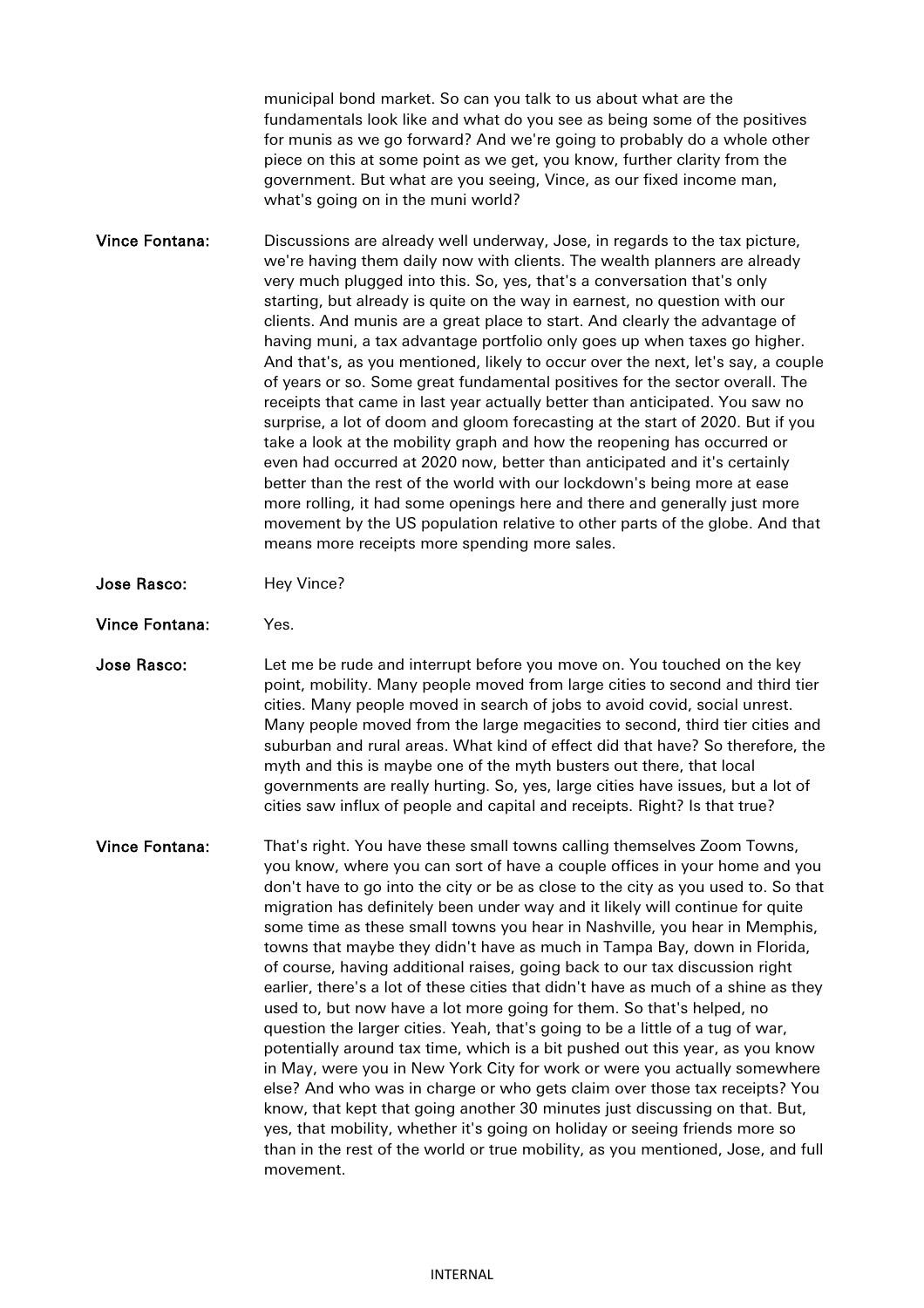And then, of course, buying more furniture. Maybe working on the new home a bit more, heading out to the various home improvement stores, that's also generated some nice sales receipts and is a good buttress of support for the muni market. The stimulus payments also a great fundamental buttress of support here. And finally, when you look at the investor base for munis, we speak about the retail client, they're going to be even more interested in munis going forward. But also the institutional client, the taxable muni side has also been quite attractive relative to some of the other sub asset classes within fixed income. So you've had another large buyer enter the market for munis that likely isn't moving around any time soon. So more demand, more demand and more demand for munis as we look ahead to 2021.

- Jose Rasco: All right. Thanks, Vince. Great insight in terms of the government market, in terms of the corporate market and certainly in terms of munis. And we will go back to this as we go forward and we get more details out of Washington and what the green New Deal is going to look like and what it's going to be comprised of and how does it affect individual investors and how we can help them in terms of their individual portfolio allocations. Thanks again, Vince, for your time.
- Vince Fontana: Thank you for having me.

Jose Rasco: HSBC Bank USA, N.A. and/or its affiliates (HSBC) offers these audio podcasts and the opinions expressed therein are for educational purposes only and they should not be considered professional or investment advice. Any opinions or other information correspond to the date of this recording and are subject to change.

> The information contained in this podcast does not constitute an offer to buy or sell any securities or investment products. You should carefully consider all relevant factors in making investment decisions and you are encouraged to consult with your independent advisors prior to investing. For a comprehensive review of your personal finances, always consult with a tax or legal advisor before making any financial decisions. Neither HSBC, nor any of its representatives may give legal or tax advice. Copying, publishing, distributing or reproducing the presentation materials, including audio recordings, in whole or in part is strictly prohibited.

> HSBC refers to HSBC Bank USA, N.A., HSBC Securities (USA) Inc., and HSBC Insurance Agency (USA) Inc.

> HSBC Bank USA, N.A. provides banking products and services. HSBC Private Banking is the marketing name for the private banking business conducted by the principal private banking subsidiaries of the HSBC Group worldwide. In the United States, HSBC Private Banking offers banking services through HSBC Bank USA, N.A. HSBC Securities (USA) Inc., member NYSE/FINRA/SIPC, provides investment products and services and is an affiliate of HSBC Bank USA, N.A. HSBC Insurance Agency (USA) Inc. provides insurance products and services and is a wholly owned subsidiary of HSBC Bank USA, N.A..

Investments, Annuity and Insurance Products Are not a deposit; Not FDIC insured; Not guaranteed by the bank or any of its affiliates; and may lose value.